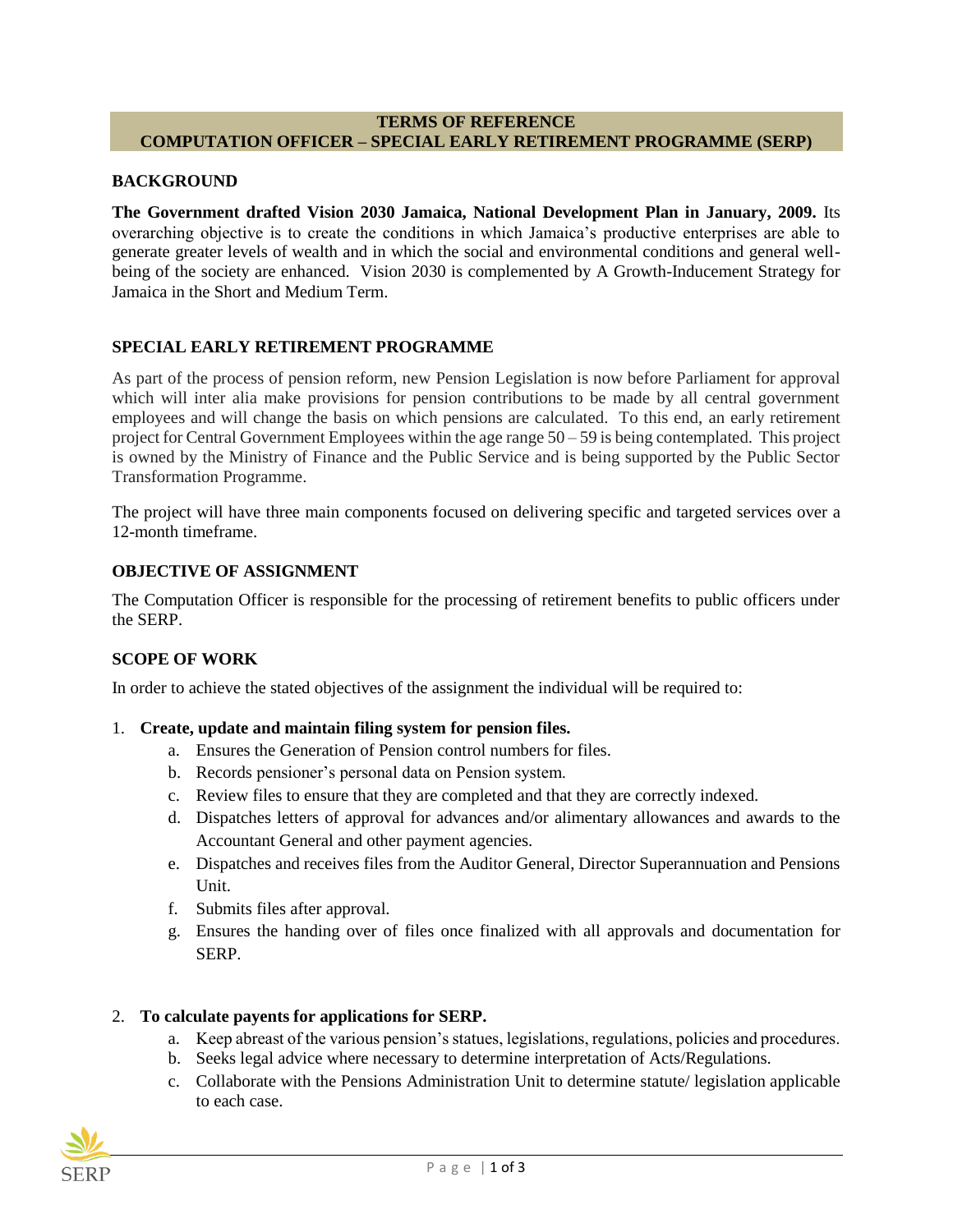- d. Liaises with personnel in the Ministries/Departments/Agencies regarding incomplete documentation.
- e. Works with and through the Liaison Officer to request any additional information required.
- f. Examines pension particulars, service records, birth certificates, memorandum of effective date and statement of earnings for authenticity and accuracy.
- g. Ensure information submitted is correct (e.g. salary paid is at correct point in scale.
- h. Prepare and recommend the payment of advance and alimentary allowance.
- i. Generate and edit documents from the Automated Pension System for payment of awards.
- j. Prepare Submission for the various Services Commission.

## 3. **To prepare final award letters for pension payments by the Accountant General's Department.**

- a. Prepare and generate letters of awards.
- b. Prepare and generate the calculation for advances and final pension.
- c. Submit letters to Supervisor for signature.
- d. Prepares files for submission to the Auditor General and the relevant Services Commission Submission.
- e. Edits documents generated and forwards cases to the Pensions Processing Expert.
- f. Perform any other related duties as assigned by the Pensions Processing Expert.

### 4. **To provide information to internal and external clients on pension matters.**

- a. Answers queries on SERP pension cases being processed.
- b. Liaises with Personnel Officers from Ministries/Departments/Agencies to request/ confirm information.
- c. Provides monthly reports.
- d. Maintains a record of (i) cases computed, (ii) cases returned for query, and (iii) award letters generated.

| <b>DELIVERABLES</b> |  |
|---------------------|--|
|---------------------|--|

| <b>Key Deliverable</b> | <b>Proposed Timeline</b> | <b>Standard of Delivery</b>                                                           |
|------------------------|--------------------------|---------------------------------------------------------------------------------------|
| 1. Monthly Report      | End of month             | Nine (9) reports that details:                                                        |
|                        |                          | • The tasks undertaken for each month and the progress<br>made on activities to-date. |
|                        |                          | • The tasks to be performed for the coming month and                                  |
|                        |                          | the outputs to be achieved.                                                           |
|                        |                          | • Issues, challenges and risks affecting objectives and<br>activities.                |
|                        |                          | • Proposed mitigation strategies to overcome project<br>risks and concerns.           |
|                        |                          | • Recommendations, where applicable, to enhance the                                   |
|                        |                          | Project outcomes.                                                                     |
|                        |                          | Report must be submitted within the agreed time frame.                                |